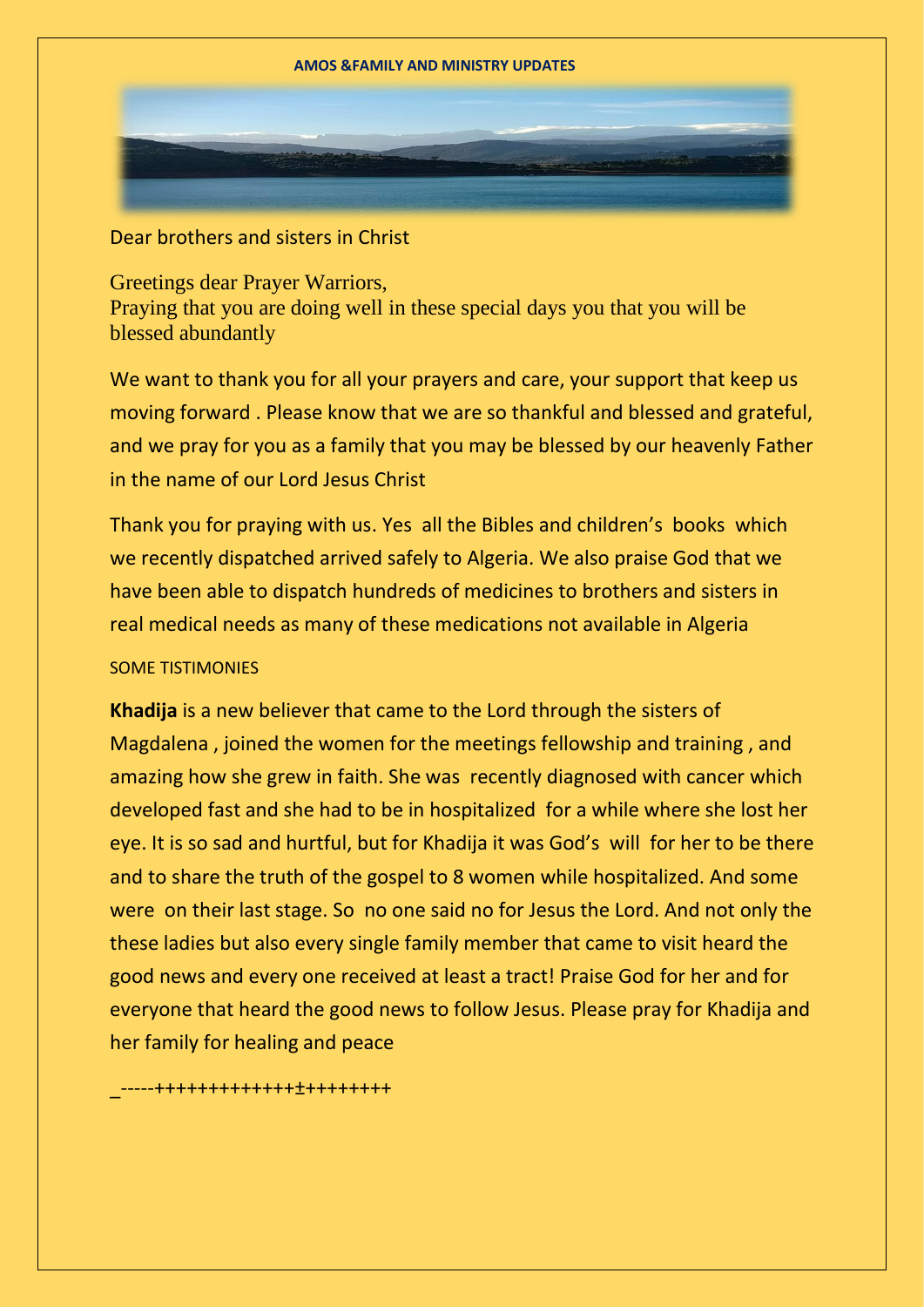## **Abdu**

This young man from the south of Algeria ,in his first year studies at university got in touch through one of our face book page , insulting and threatening us and praising Islam and the prophet Allah, asking for proof that the Gospel is real and that Jesus was in fact crucified! , I immediately call him in messenger, and he was so surprised that I actually called him. We talked for more than an hour answering all his questions and it was not long before Abdu cried like a baby, praying to Jesus for forgiveness and to come into his life. I also shared with him my testimony, which encouraged him even more to realise that there are a lot of brothers and sisters that where like him before. Praise God for saving the lost.

## ++++±+++++++++++++++++++

This past week I opened a new face book page with my Muslim name ,just to find my old friends from school years and our neighbors who were childhood friends. Wow, we live in a small world! One of the neighbor that didn't hear from for maybe 30 years (I did once send him an invitation to our wedding for it is customary but he was away then in Saudi Arabia for a pilgrimage) I this week was in touch with and we talked for a long time. But Kamal didn't say anything about my religion because he was aware that I was Christian. I praise God for meeting him again ,as he accepted everything I shared with him and I told him my story of crossing Africa. But what amazed him most is what God has done with me through that journey ,and this was an opportunity to share the Gospel fully and clearly and deeply with him! He remarked that he thought I became Christian just because I wanted to live as a "westerner" He said "....but this is so real and I believe you but I need time to think about it as I have a lot of doubt in my mind about my faith now" Kamal was a single boy among 7 sisters ,an orphan, but what I remember of him was that he was very generous and respectful and we were together at the mosque of our village.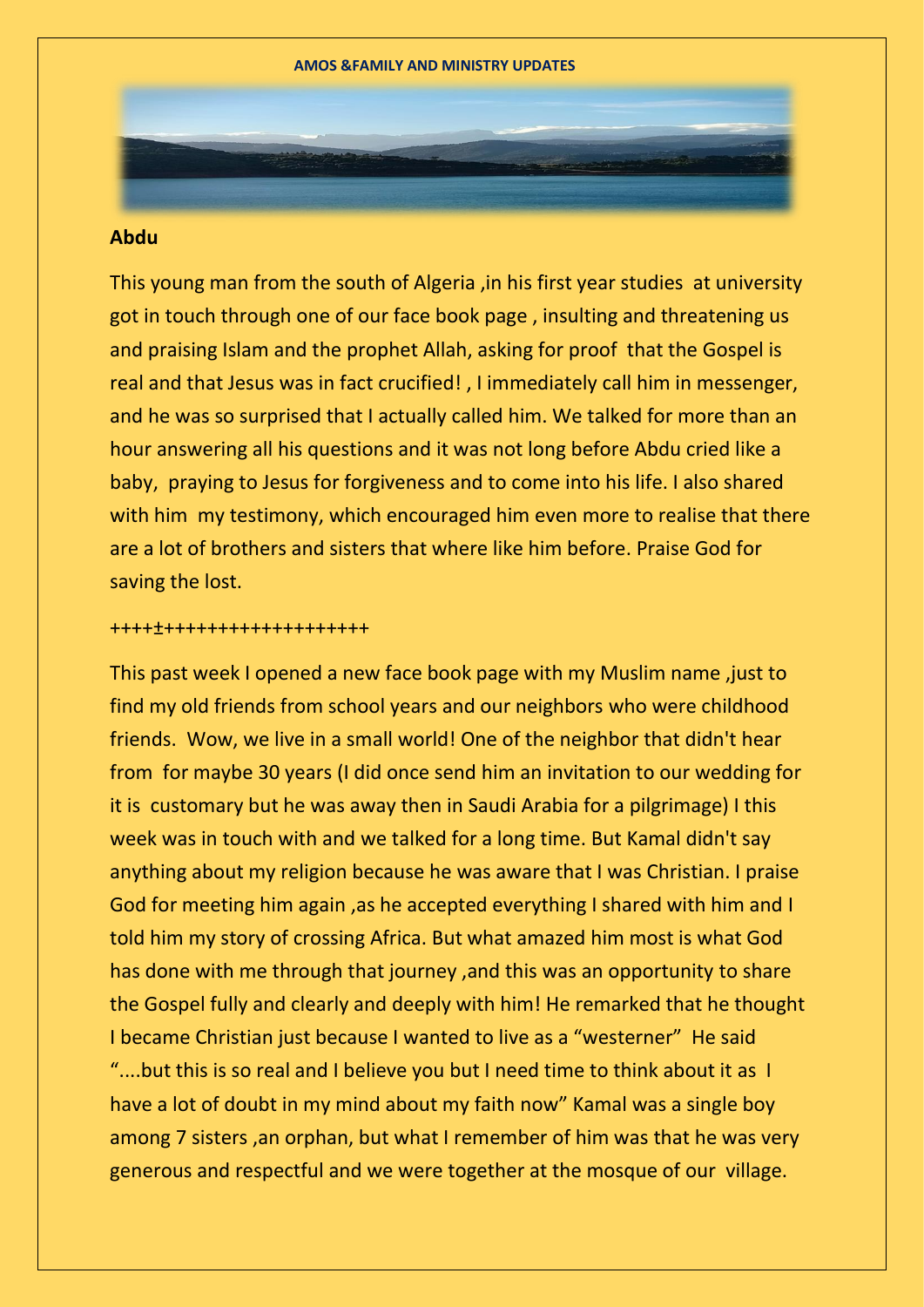## **AMOS &FAMILY AND MINISTRY UPDATES**

Please pray that God will touch him and reveal Himself to him as I believe he is not that far from God!

Please pray for all the people reached with the Gospel to come to Jesus.

Please keep praying for the digital work as it's amazing what God is doing through the internet!

Please pray that God will provide for the Christians families in need.

Please pray for the forth-coming training in some different church's this coming weeks, and for our summer outreach!

Please pray for the big outreach work that will start among women and children in Algeria.

Please keep praying for the work of the Magdalena sisters among women and young boys.

Please keep praying for Khadija and her health and for her family in these difficult times

Please keep praying for my health.

Please pray also for all the new believers that are going through discipleship and for our team serving them with faithfulness and wisdom.

God bless you all

Amos & Lynda ,David ,Lucas and Augustin.